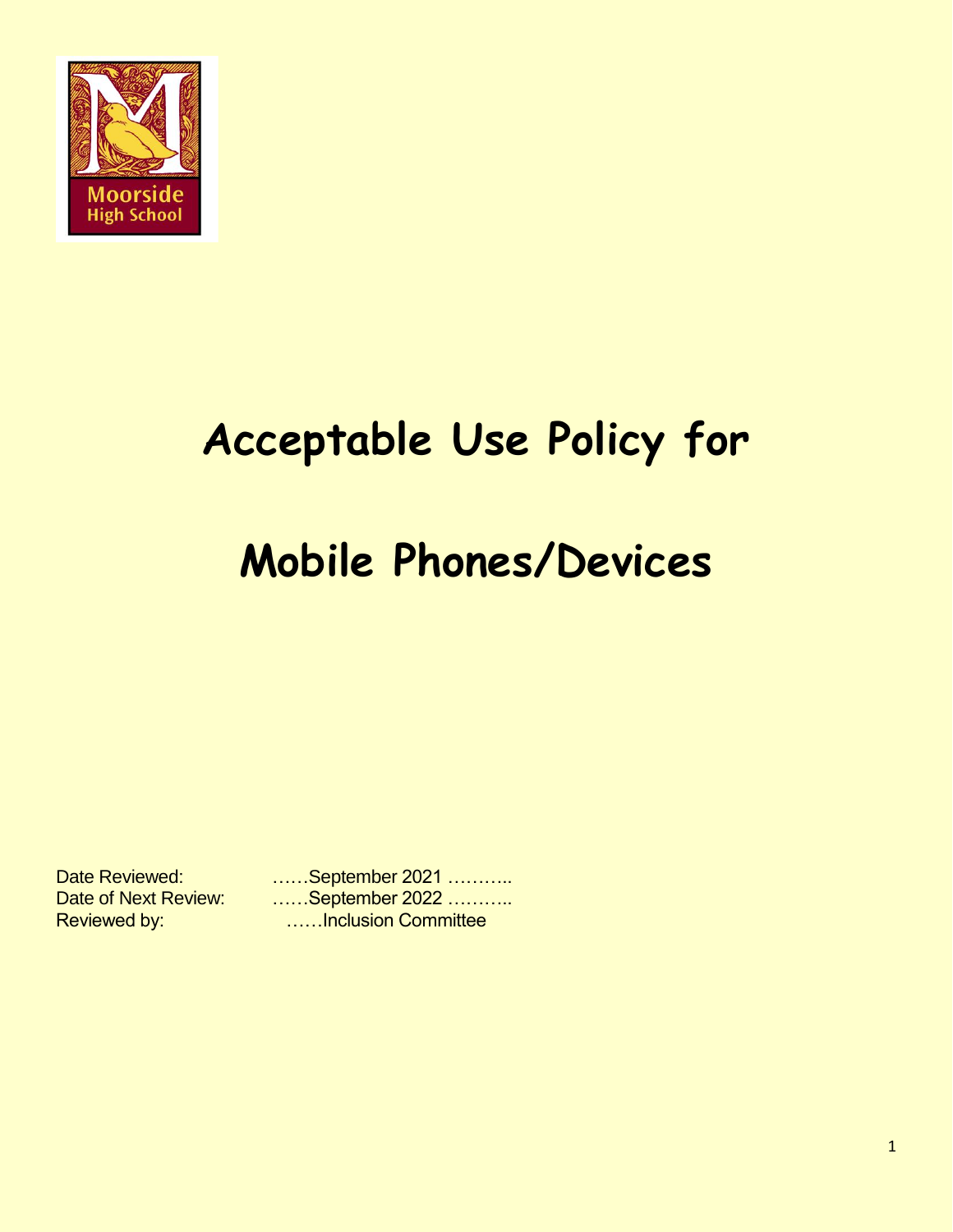#### **1. Purpose**

**1.1.** The widespread ownership of mobile phones/devices among young people requires that school administrators, teachers, students, parents and carers take steps to ensure that mobile phones are used responsibly at schools. This Acceptable Use Policy is designed to ensure that potential issues involving mobile phones and other hand held devices can be clearly identified and addressed, ensuring the benefits that mobile phones provide (such as increased safety) can continue to be enjoyed by our students.

**1.2.** Moorside High School has established the following Acceptable Use Policy for mobile phones that provides teachers, students, parents and carers guidelines and instructions for the appropriate use of mobile phones during school hours.

**1.3.** Students, their parents or carers must read and understand the Acceptable Use Policy before students are given permission to bring mobile phones to school.

**1.4.** The Acceptable Use Policy also applies to students during school excursions, camps and extracurricular activities.

### **2. Rationale**

**2.1.** Personal safety and security Moorside High School accepts that parents/carers give their children mobile phones to protect them from everyday risks involving personal security and safety. There is also increasing concern about children travelling alone on public transport or commuting long distances to school. It is acknowledged that providing a child with a mobile phone gives parents reassurance that they can contact their child if they need to speak to them urgently.

## **3. Responsibility**

**3.1.** It is the responsibility of students who bring mobile phones to school to abide by the guidelines outlined in this document.

**3.2.** The decision to provide a mobile phone to their children should be made by parents or carers.

**3.3.** Parents/carers should be aware if their child takes a mobile phone to school.

**3.4.** Permission to have a mobile phone at school while under the school's supervision is contingent on parent/guardian permission in the form of a signed copy of this policy. Parents/carers may revoke approval at any time.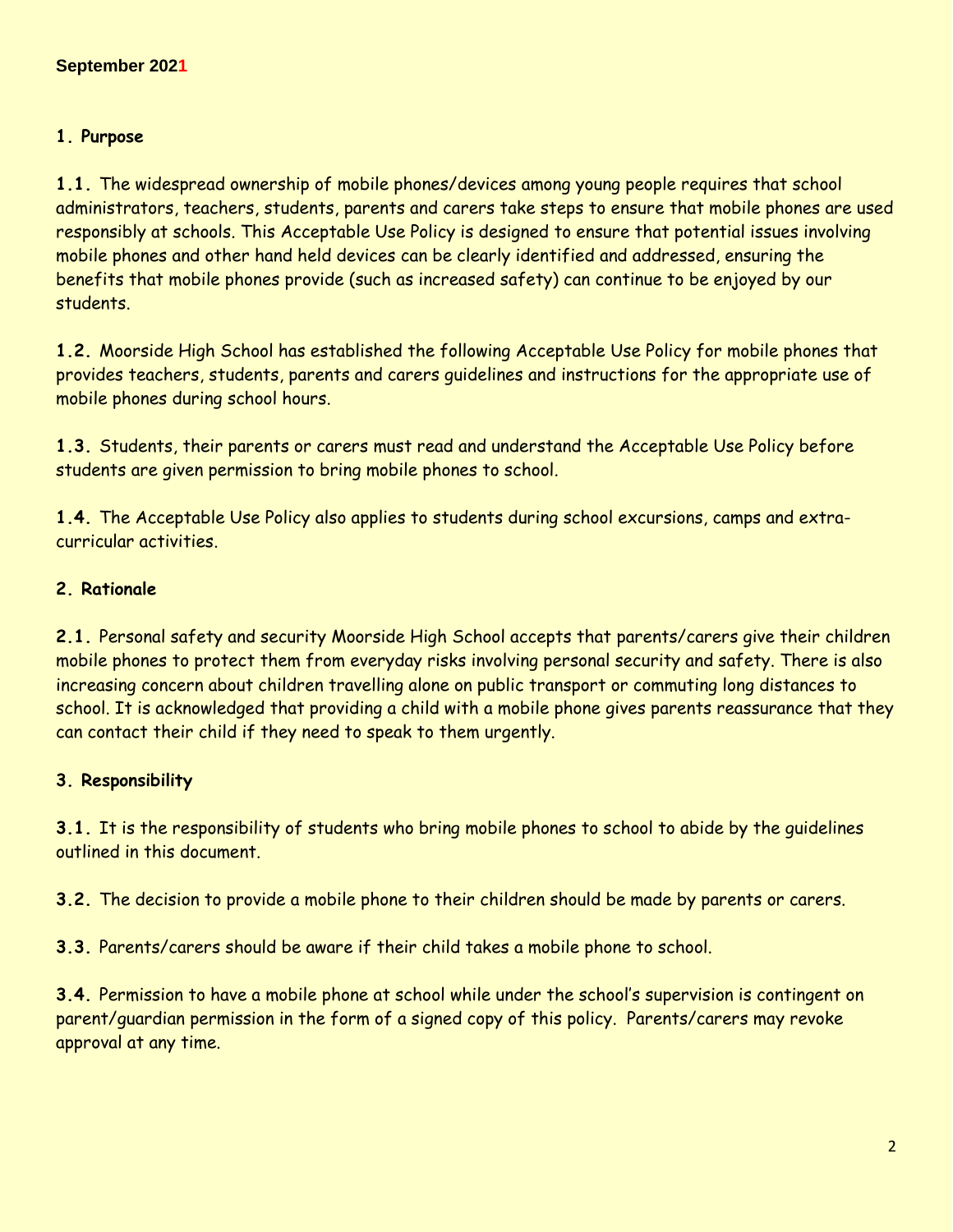### **4. Acceptable Uses**

**4.1.** Mobile phones should be switched off and kept out of sight during classroom lessons and while in the school building. Exceptions may be permitted only in exceptional circumstances if the parent/carer specifically requests it. Such requests will be handled on a case-by-case basis and should be directed to Mrs Grant. Parents/carers are reminded that in cases of emergency, the school office remains a vital and appropriate point of contact and can ensure your child is reached quickly and assisted in any appropriate way.

**4.3.** Mobile phones should not be used in any manner or place that is disruptive to the normal routine of the school.

**4.4.** Students should protect their phone numbers by only giving them to friends and keeping a note of who they have given them to. This can help protect the student's number from falling into the wrong hands and guard against the receipt of insulting, threatening or unpleasant voice, text and picture messages.

**4.5.** The school recognises the importance of emerging technologies present in modern mobile phones e.g. camera and video recording, internet access, smart phones/wireless headphones, MP3 and MP4 playback, blogging etc. In the future teachers may wish to utilise these functions to aid teaching and learning and pupils may have the opportunity to use their mobile phones in the classroom. On these occasions pupils may use their mobile phones in the classroom when express permission has been given by the teacher.

## **5. Unacceptable Uses**

**5.1.** Unless express permission is granted, mobile phones/smart watches should not be used to make calls, send or receive SMS messages, surf the internet, take photos or use any other application during school lessons and other educational activities, such as assemblies. Mobile phones are only to be used in the event of an emergency and with permission from a member of staff.

**5.2.** The Bluetooth function of a mobile phone must be switched off at all times and not be used to send images or files to other mobile phones or smart watches.

**5.3.** Mobile phones/smart watches must not disrupt classroom lessons with ringtones, music or beeping.

**5.4.** Using mobile phones to bully and threaten other students is unacceptable and will not be tolerated. In some cases it can constitute criminal behaviour.

**5.5.** It is forbidden for students to "gang up" on another student and use their mobile phones to take videos and pictures of acts to denigrate and humiliate that student and then send the pictures to other students or upload it to a website for public viewing. This also includes using mobile phones to photograph or film any student or staff without their consent. It is a criminal offence to use a mobile phone to menace, harass or offend another person and almost all calls, text messages and emails can be traced.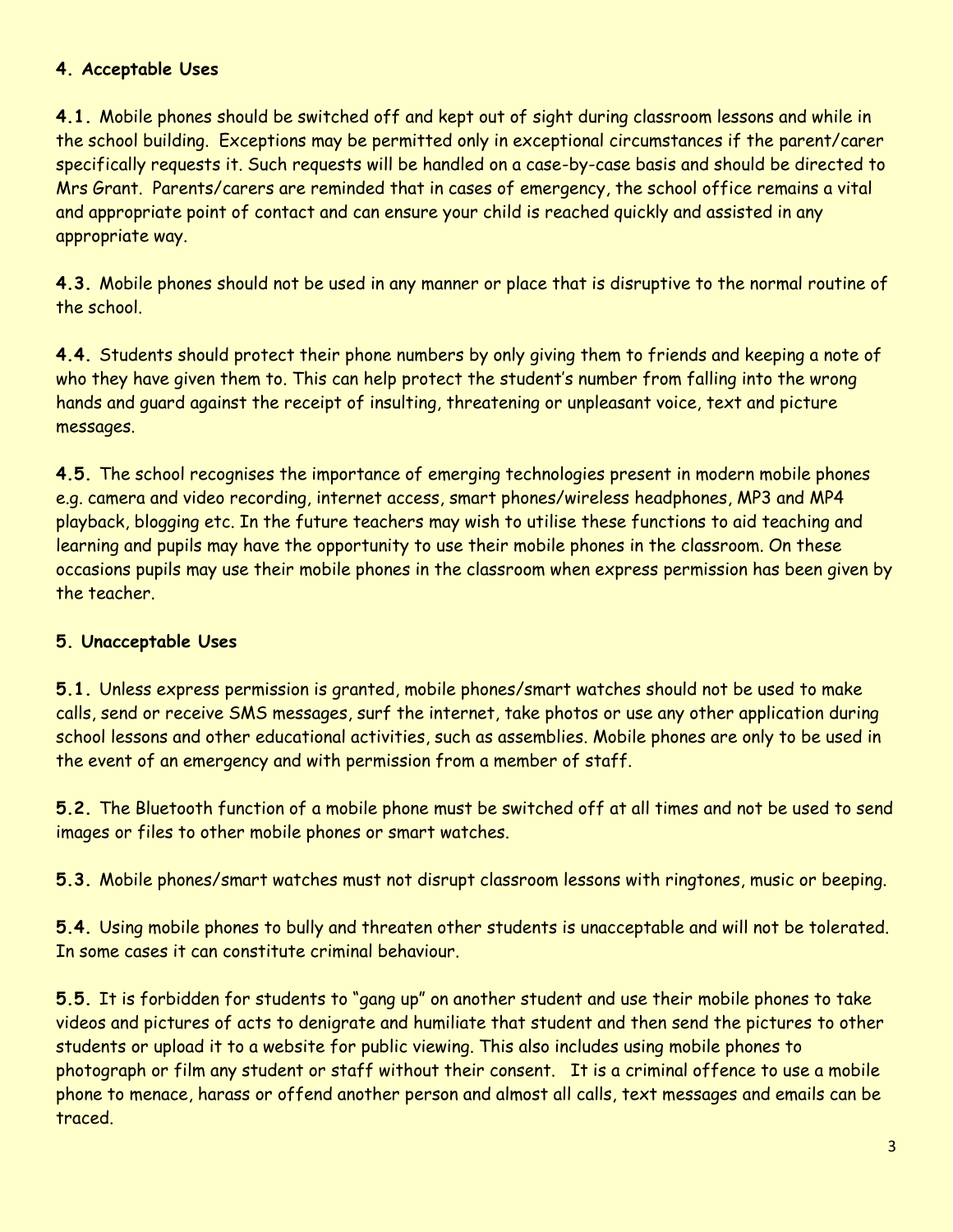**5.6.** Mobile phones are not to be used or taken into changing rooms or toilets or used in any situation that may cause embarrassment or discomfort to their fellow students, staff or visitors to the school.

**5.7.** Should there be repeated disruptions to lessons caused by a mobile phone/smart watch, the responsible student may face disciplinary actions as sanctioned by the head teacher or School Council.

**5.8.** No mobile devices, including smart watches/Fit Bits are permitted inside an exam room and exam boards can fail a paper if these rules are breached.

**5.9.** Mobile devices, including dash cams, cannot be used to record/film staff, by pupils, parents or visitors to the school.

## **6. Theft or damage**

**6.1.** Students should mark their mobile phone clearly with their names.

**6.2.** Students who bring a mobile phone to school should leave it in their bag when they arrive. To reduce the risk of theft during school hours, students who carry mobile phones are advised to keep them well concealed and not 'advertise' they have them.

**6.3.** Mobile phones that are found in the school and whose owner cannot be located should be handed to front office reception.

**6.4.** The school accepts no responsibility for replacing lost, stolen or damaged mobile phones/smart watches.

**6.5.** The school accepts no responsibility for students who lose or have their mobile phones/smart watches stolen while travelling to and from school.

**6.6.** It is strongly advised that students use passwords/pin numbers to ensure that unauthorised phone calls cannot be made on their phones (e.g. by other students, or if stolen). Students must keep their password/pin numbers confidential. Mobile phones and/or passwords may not be shared.

**6.7.** Lost and stolen mobile phones in the U.K. can be blocked across all networks making them virtually worthless because they cannot be used.

## **7. Inappropriate conduct**

**7.1.** Any student/s caught using a mobile phone/smart watch to cheat in exams or assessments will face disciplinary action as sanctioned by the head teacher or exam board.

**7.2.** Any student who uses vulgar, derogatory, or obscene language while using a mobile phone will face disciplinary action as sanctioned by the head teacher or exam board.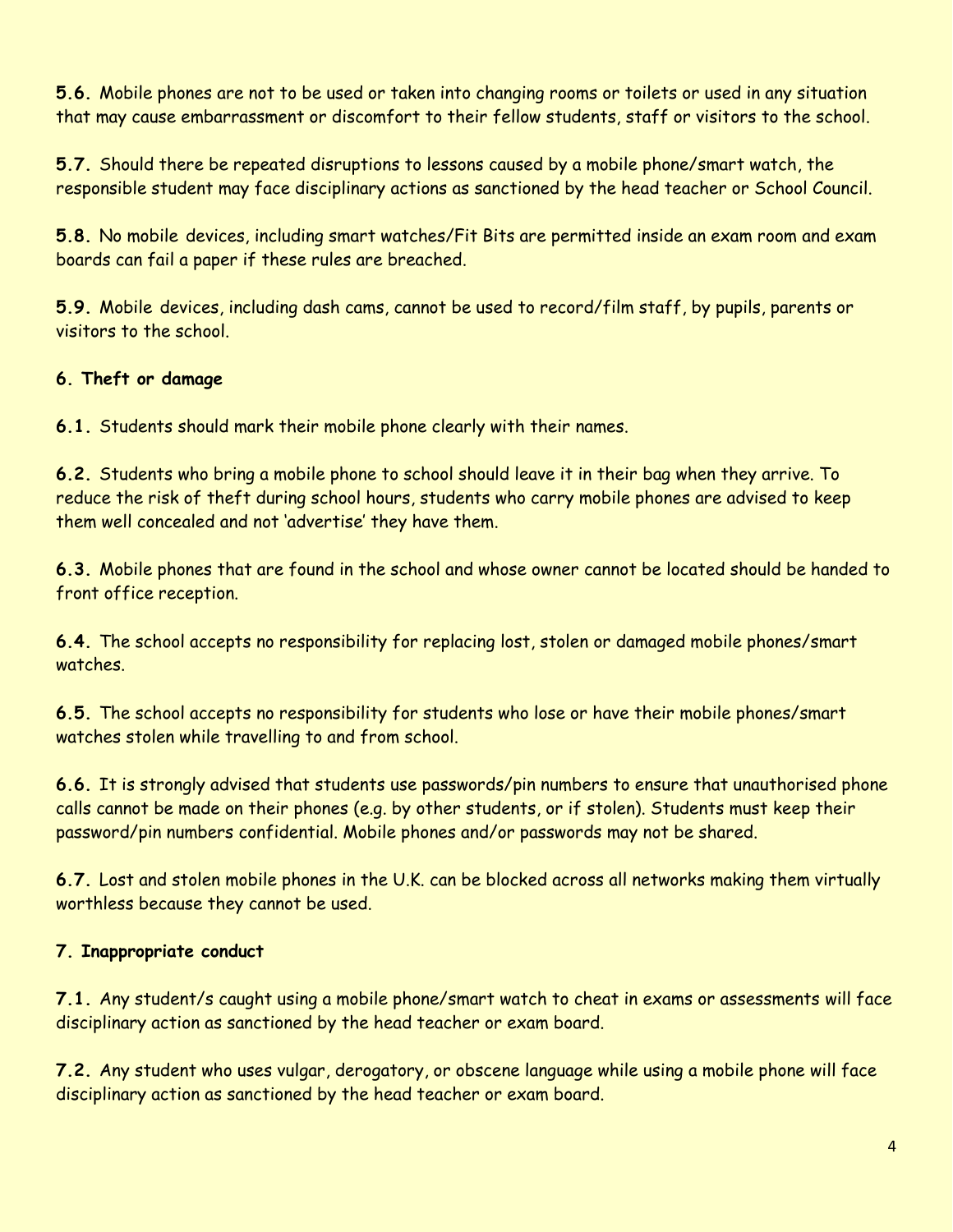**7.3.** Students with mobile phones may not engage in personal attacks, harass another person, or post private information about another person using SMS messages, taking/sending photos or objectionable images, and phone calls. Students using mobile phones to bully other students will face disciplinary action as sanctioned by the head teacher or can be referred to the Police.

**7.4** It should be noted that it is a criminal offence to use a mobile phone to menace, harass or offend another person. As such, if action as sanctioned by the head teacher is deemed ineffective, as with all such incidents, the school may consider it appropriate to involve the Police.]

**7.5** It should also be noted that the Senior Leadership have the right to search a mobile device if there is appropriate cause.

## **8. Sanctions**

**8.1.** Students who infringe the rules set out in this document could face having their phones confiscated by teachers.

**8.2.** On the first infringement of this policy the mobile phone would be confiscated by the teacher and taken to a secure place within the school office. The student will be able to collect the mobile phone at the end of the school day and a record will be made of the incident. A text will also be sent to the parent/carer to inform them of the incident. The location and form of the secure place will be one deemed appropriate by the management team.

**8.3.** On the second infringement the mobile phone would be confiscated by the teacher and taken to a secure place within the school office. Parents will be notified and the pupil will not be permitted to collect the phone without a parent/carer's consent. If a parent/carer is unable to attend the school they are permitted to phone and give verbal consent for their child to collect the phone and must speak to a member of the management team or student support. The incident will be recorded.

**8.4.** On the third infringement the mobile phone would be confiscated by the teacher and taken to a secure place within the school office. Parents will be notified and the pupil will not be permitted to collect the phone without a parent/carer present. After the third infringement the school will withdraw the agreement to allow the student to bring the mobile telephone to school.

**8.5.** As set out in the previous section, failure to heed the rules regarding harassment, set out in this document, may result in an alleged incident being referred to the Police for investigation. In such cases, the parent or carer would be notified immediately.